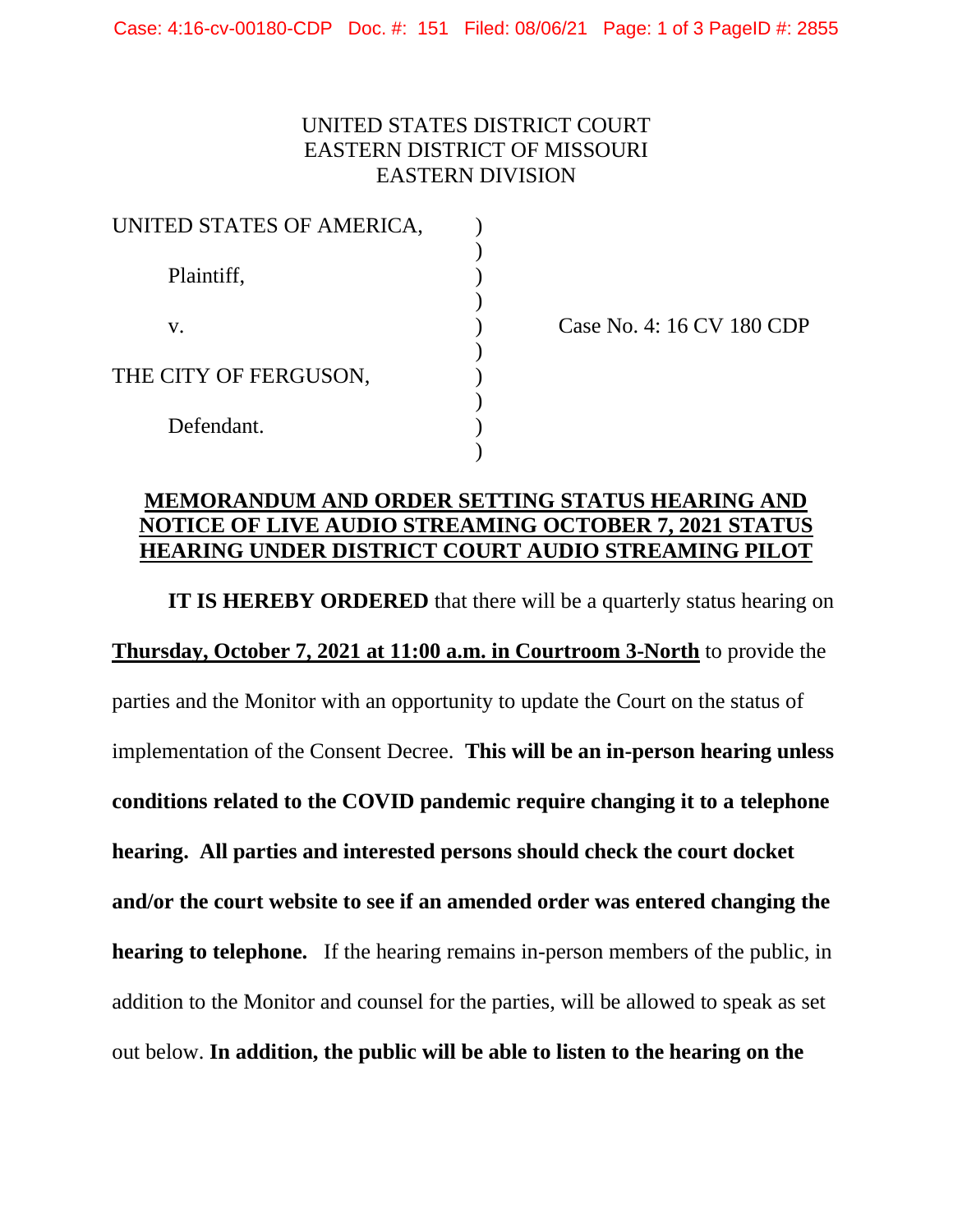**court's YouTube channel.** Members of the public may access the court's YouTube channel at

[https://www.youtube.com/channel/UCIWD5tA9DvZskM37uuuPBMg/.](https://www.youtube.com/channel/UCIWD5tA9DvZskM37uuuPBMg/)

Pursuant to E.D. Mo. L.R. 13.02, all means of photographing, recording, broadcasting, and televising this hearing are prohibited. Accordingly, audio of the proceeding, in full or in part, may not be photographed, recorded, broadcasted, or televised.

**IT IS FURTHER ORDERED** that, assuming the hearing is in person, any members of the public who wish to speak at the October 7, 2021 hearing may do so by appearing at Courtroom 3-North between 10:30 and 10:50 a.m. on the day of the hearing to register. Counsel, parties to the case, and the monitor will be given the opportunity to speak first. Statements by members of the public will be taken in the order the person signed up and will be limited to five minutes each. All persons speaking must speak from the lectern, state their names, and direct their comments to the Court.

**IT IS FURTHER ORDERED** that any **members of the public** who wish to listen to the hearing may do so on the court's YouTube channel, accessible at [https://www.youtube.com/channel/UCIWD5tA9DvZskM37uuuPBMg/.](https://www.youtube.com/channel/UCIWD5tA9DvZskM37uuuPBMg/)